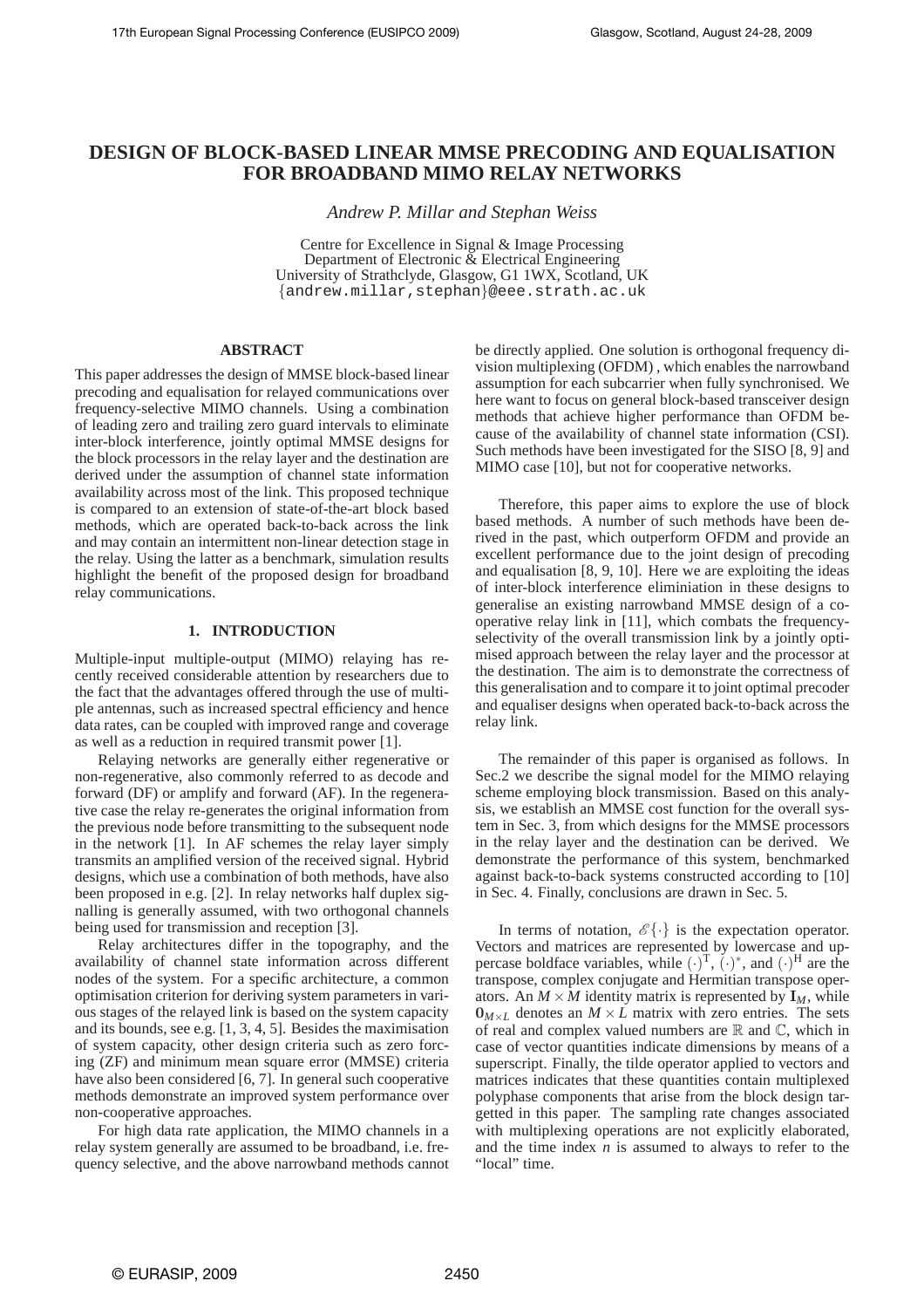

Figure 1: System setup with source and destination connected by a relayed link over two broadband MIMO channels  ${\bf C}_{\rm s}[m]$ and  $C_t[m]$ ; the relay layer operation can be switched between MIMO block-based designs [10] (1) without and (2) with decision prior to forwarding, and (3) the proposed joint linear design.

# **2. SIGNAL MODEL**

The assumed communications topology comprises of a source and destination, connected by a single relay layer. The design method can accommodate different dimensions, but for the sake of simplicity it is here assumed that source and destination each comprise of *T* antennas, with  $R \geq T$  antennas in the relay layer. This general configuration can be seen in Fig. 1, which permits three types of operation in the relay stage — back-to-back block-based filter designs according to [10], which are optimised for each channel separately and can contain a decision at the relay stage or not, and the proposed system, which is jointly optimised from source to destination. For tractability of the optimisation procedure, we will however restrict ourselves to a very simple precoder at the source in accordance with the method in e.g. [11].

In order to describe the system in Fig. 1, we first highlight the dispersive and noise corrupted channels  $\mathbf{C}_s[n]$  and  $\mathbf{C}_{t}[n]$ , followed by the description of the individual components at the source, relay and destination of the link, that are introduced to mitigate inter-symbol interference, co-channel interference, and noise effects in the system.

# **2.1 MIMO Transmission Channels**

We consider that the source to relay and relay to destination channels are stationary over the transmission period and frequency selective, with respective transfer functions

$$
\mathbf{C}_{\mathbf{s}}(z) = \sum_{n=0}^{L} \mathbf{C}_{\mathbf{s}}[n] z^{-n} \tag{1}
$$

$$
\mathbf{C}_{t}(z) = \sum_{n=0}^{L} \mathbf{C}_{t}[n] z^{-n} \tag{2}
$$

where *L* is the channel order and the matrices  $\mathbf{C}_s[n] \in \mathbb{C}^{R \times T}$ and  $C_t[n]n \in \mathbb{C}^{T \times R}$  contain the *n*th time slice of the FIR MIMO channels.

The noise processes  $\mathbf{v}_s[n] \in \mathbb{C}^R$  and  $\mathbf{v}_t[n] \in \mathbb{C}^T$  are zero mean, circularly symmetric, additive white Gaussian noise (AWGN) sequences with covariance matrices  $\mathscr{E}\{\mathbf{v}_{s}[n]\mathbf{v}_{s}^{\text{H}}[n]\} = \sigma_{\nu_{s}}^{2}\mathbf{I}_{R} \text{ and } \mathscr{E}\{\mathbf{v}_{t}[n]\mathbf{v}_{t}^{\text{H}}[n]\} = \sigma_{\nu_{t}}^{2}\mathbf{I}_{T}.$ 

We assume that the information regarding the channel transfer functions and the noise covariance matrices is available across the communications link.

# **2.2 First Stage Transmission**

The complex symbols transmitted from the source antennas are organised in a column vector  $s[n] \in \mathbb{C}^T$ , and are uncorrelated across the antennas with zero mean and covariance  $\mathscr{E}\left\{ \mathbf{s}[n]\mathbf{s}^{\mathrm{H}}[n]\right\} = \sigma_{\mathrm{s}}^2 \mathbf{I}_T$ . Prior to transmission, the *T* data streams are de-multiplexed into *TM* sub-streams  $\tilde{\mathbf{s}}[n] \in \mathbb{C}^{TM}$ which are described by

$$
\tilde{\mathbf{s}}[n] = \left[\begin{array}{c} \mathbf{s}[nM] \\ \mathbf{s}[nM+1] \\ \vdots \\ \mathbf{s}[nM+M-1] \end{array}\right] \tag{3}
$$

The blocks  $\tilde{s}[n]$  are then processed by the precoding matrix  $\tilde{\mathbf{B}}_0 \in \mathbb{C}^{TP \times TM}$  producing the series of output blocks  $\tilde{\mathbf{x}}[n] \in$  $\mathbb{C}^{TP}$  defined by

$$
\tilde{\mathbf{x}}[n] = \begin{bmatrix} \mathbf{x}[nP] \\ \mathbf{x}[nP+1] \\ \vdots \\ \mathbf{x}[nP+P-1] \end{bmatrix}
$$
 (4)

These blocks are multiplexed back to *T* data streams and transmitted across the channel  $C_s(z)$  resulting in the received signals  $y[n] \in \mathbb{C}^R$  at the relays being

$$
\mathbf{y}[n] = \sum_{l=0}^{L} \mathbf{C}_s[l] \mathbf{x}[n-l] + \mathbf{v}_s[n] \quad . \tag{5}
$$

The data received data at the relays is demultiplexed into the *RP* sub-streams  $\tilde{\mathbf{y}}[n] \in \mathbb{C}^{RP}$  prior to processing. This processing can be such that a precoder and equaliser pair  $(\mathbf{B}_0, \mathbf{W}_s)$ is designed based on  $\mathbf{C}_s[m]$  [10]. A second pair  $(\mathbf{B}_t, \mathbf{W}_0)$ would be calculated based on  $\mathbf{C}_t[m]$  and operated back-toback either with or without intermittent symbol detection, as indicated by switch positions (1) and (2) in Fig. 1. For the proposed system with switch position (3) in Fig. 1, the relay layer applies a linear processor  $\tilde{\mathbf{F}}_0 \in \mathbb{C}^{RP \times RP}$ .

#### **2.3 Second Stage Transmission**

The blocked data  $\tilde{\mathbf{u}}[n]$  at the output of the relay layer is multiplexed into *R* streams and transmitted over the second stage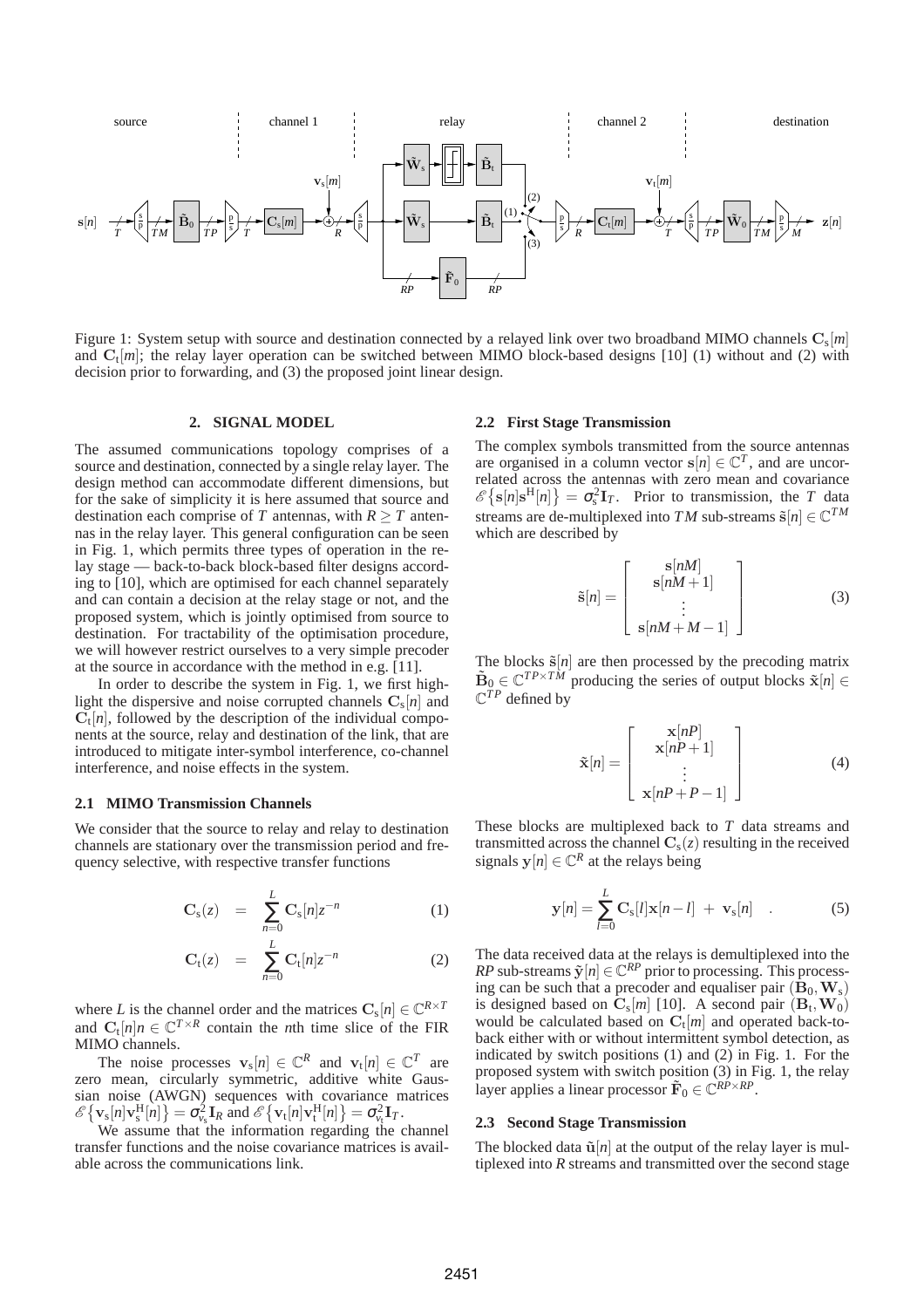channel  $C_t(z)$  such that the received signals at the destination antennas  $\mathbf{r}[n] \in \mathbb{C}^T$  can be described by

$$
\mathbf{r}[n] = \sum_{l=0}^{L} \mathbf{C}_{t}[l] \mathbf{u}[n-l] + \mathbf{v}_{t}[n] \quad . \tag{6}
$$

The equaliser matrix  $\tilde{W}_0 \in \mathbb{C}^{TM \times TP}$  processes the received blocks  $\tilde{\mathbf{r}}[n] \in \mathbb{C}^{TP}$  giving output blocks  $\tilde{\mathbf{z}}[n] \in \mathbb{C}^{TM}$ , where  $\tilde{\mathbf{r}}[n]$  and  $\tilde{\mathbf{z}}[n]$  are defined similarly to (4) and (3), respectively. Finally the output of the equaliser is multiplexed into *T* streams reconstructing an estimate of the input signal s[*n*].

# **2.4 Inter-Block Interference**

With the multiplexing of the transmit and receive signals, and the selection of  $P = M + L$ , the effective channel between the demultiplexed blocks  $\tilde{\mathbf{x}}[n]$  and  $\tilde{\mathbf{y}}[n]$  results in a first order MIMO channel with transfer function [10]

$$
\tilde{\mathbf{C}}_{\rm s}(z) = \tilde{\mathbf{C}}_{\rm s,0} + \tilde{\mathbf{C}}_{\rm s,1} z^{-1} \tag{7}
$$

with matrix coefficients

$$
\tilde{\mathbf{C}}_{s,0} = \begin{bmatrix} \mathbf{C}_s[0] & & & \mathbf{0} \\ \vdots & \ddots & & & \\ \mathbf{C}_s[L] & & \mathbf{C}_s[0] & & \\ & \ddots & & \ddots & \\ \mathbf{0} & & & \mathbf{C}_s[L] & \cdots & \mathbf{C}_s[0] \end{bmatrix}
$$
\n
$$
\tilde{\mathbf{C}}_{s,1} = \begin{bmatrix} \mathbf{C}_s[L] & \cdots & \mathbf{C}_s[1] \\ & \ddots & \vdots \\ \mathbf{0} & & & \mathbf{C}_s[L] \end{bmatrix}
$$
\n(9)

This leads to the following input/output descriptions for the channels in the two transmission stages,

$$
\tilde{\mathbf{y}}[n] = \tilde{\mathbf{C}}_{\mathrm{s},0}\tilde{\mathbf{x}}[n] + \tilde{\mathbf{C}}_{\mathrm{s},1}\tilde{\mathbf{x}}[n-1] + \tilde{\mathbf{v}}_{\mathrm{s}}[n] \quad (10)
$$

$$
\tilde{\mathbf{r}}[n] = \tilde{\mathbf{C}}_{t,0}\tilde{\mathbf{u}}[n] + \tilde{\mathbf{C}}_{t,1}\tilde{\mathbf{u}}[n-1] + \tilde{\mathbf{v}}_t[n] \quad . \quad (11)
$$

The interference by previously transmitted data blocks  $\tilde{\mathbf{x}}[n-\mathbf{r}]$ 1] and  $\tilde{u}[n-1]$  in (10) and (11) is referred to inter-block interference (IBI), which needs to be suppressed [10].

Due to the different dimensions of the channels in the two transmit stages, the first *RL* samples of  $\tilde{y}[n]$  and *TL* samples of  $\tilde{\mathbf{r}}[n]$  will suffer from IBI.

# **2.5 IBI-Free System Structure**

In [8, 10] the authors propose two methods for the elimination of IBI. The first approach is to append the transmit blocks with sufficient zeros such that the upper right triangle in (9), and hence IBI is suppressed. This is termed the trailing zero (TZ) method. The second, known as the leading zero (LZ) technique, is to simply discard the symbols at the receiver that suffer the interference. The structure of the pre-coders and equaliser are dependant on what approach is used for each channel. For brevity we shall only consider one example, specifically, the TZ method for the first channel and the LZ for the second channel. The structure of our pre-coders and equaliser are then of the following forms

$$
\tilde{\mathbf{B}}_0 = \begin{bmatrix} \tilde{\mathbf{B}} \\ \mathbf{0}_{TL \times TM} \end{bmatrix}, \tilde{\mathbf{B}} \in \mathbb{C}^{TM \times TM} \qquad (12)
$$

$$
\tilde{\mathbf{F}}_0 = \tilde{\mathbf{F}} \in \mathbb{C}^{RP \times RP} \tag{13}
$$

$$
\tilde{\mathbf{W}}_0 = \begin{bmatrix} \mathbf{0}_{TM \times TL} \; \tilde{\mathbf{W}} \end{bmatrix} \qquad \tilde{\mathbf{W}} \in \mathbb{C}^{TM \times TM} \tag{14}
$$

The block FIR response of the complete system can now be written as

$$
\tilde{\mathbf{z}}[n] = \tilde{\mathbf{W}} \tilde{\mathbf{H}}_{\mathrm{t}} \tilde{\mathbf{F}} \tilde{\mathbf{H}}_{\mathrm{s}} \tilde{\mathbf{B}} \tilde{\mathbf{s}}[n] + \tilde{\mathbf{W}} \tilde{\mathbf{H}}_{\mathrm{t}} \tilde{\mathbf{F}} \tilde{\mathbf{v}}_{\mathrm{s}}[n] + \tilde{\mathbf{W}} \tilde{\mathbf{v}}_{\mathrm{t}}[n] \qquad (15)
$$

with  $\tilde{\mathbf{H}}_{\text{s}} \in \mathbb{C}^{RP \times TM}$  containing the first *TM* columns of  $\tilde{\mathbf{C}}_{\text{s},0}$ , and  $\tilde{H}_t \in \mathbb{C}^{TM \times RP}$  the last *TM* rows of  $\tilde{C}_{t,0}$ . Note that (15) is free of IBI, which permits the use of linear algebraic tools to optimise the overall system with respect of  $\tilde{B}$ ,  $\tilde{F}$ , and  $\tilde{W}$ in a suitable sense.

# **3. PRECODER AND EQUALISER DESIGN**

Having established the signal model for the system, the goal is now to design the precoders  $\tilde{B}$  and  $\tilde{F}$  as well as the equaliser  $\tilde{W}$  according to a suitable design criterion. For simplicity we assume  $\tilde{\mathbf{B}} = \mathbf{I}_{TM}$  such that the operation of  $\tilde{\mathbf{B}}_0$ is simply to append the required zeros to the tails of the transmit blocks  $\tilde{\mathbf{s}}[n]$ . We note that this assumption also eliminates the need for the source antennas to possess any CSI other than knowledge of the channel order *L*.

#### **3.1 MSE Formulation**

In [11] the authors present a design for a narrowband MIMO relaying system where the relaying pre-coder and equaliser are jointly optimised to minimise the trace of the mean square error (MSE) matrix i.e. minimising the sum of the MSE of each data stream. Due to our utilisation of block transmission we can follow the steps in  $[11]$  to design our precoder  $\bf{F}$  and equaliser  $\tilde{W}$ .

The error signal between the transmitted and received blocks,

$$
\tilde{\mathbf{e}}[n] = \tilde{\mathbf{s}}[n] - \tilde{\mathbf{z}}[n] \tag{16}
$$

is used to construct the MSE cost function

$$
\xi(\tilde{\mathbf{F}}, \tilde{\mathbf{W}}) = \text{tr}\{\mathscr{E}\{\tilde{\mathbf{e}}[n]\tilde{\mathbf{e}}^{\text{H}}[n]\}\}\tag{17}
$$

resulting in

$$
\xi(\tilde{\mathbf{F}}, \tilde{\mathbf{W}}) = tr \{ (\tilde{\mathbf{W}} \tilde{\mathbf{H}} - \mathbf{I}_{TM}) \tilde{\mathbf{R}}_{ss} (\tilde{\mathbf{W}} \tilde{\mathbf{H}} - \mathbf{I}_{TM})^{\mathrm{H}} \} + tr \{ \tilde{\mathbf{W}} \tilde{\mathbf{R}}_{vv} \tilde{\mathbf{W}}^{\mathrm{H}} \}
$$
(18)

where

 $\tilde{\mathbf{H}} = \tilde{\mathbf{H}}_{\text{t}} \tilde{\mathbf{F}} \tilde{\mathbf{H}}$  $(19)$ 

can be viewed as the compound MIMO channel,  $\tilde{\mathbf{R}}_{ss}$  =  $\sigma_s^2 \mathbf{I}_{TM}$  is the covariance of the transmitted data blocks, and

$$
\tilde{\mathbf{R}}_{\nu\nu} = \tilde{\mathbf{H}}_t \tilde{\mathbf{F}} \tilde{\mathbf{R}}_{\nu_s \nu_s} \tilde{\mathbf{F}}^H \tilde{\mathbf{H}}_t^H + \tilde{\mathbf{R}}_{\nu_t \nu_t}
$$
(20)

is the effective covariance of all noise terms at the equaliser input with  $\tilde{\mathbf{R}}_{v_s v_s} = \sigma_{v_s}^2 \mathbf{I}_{RP}$  and  $\tilde{\mathbf{R}}_{v_t v_t} = \sigma_{v_t}^2 \mathbf{I}_{TM}$  the covariance matrices of the demultiplexed noise vectors in the relay stage and the receiver, respectively.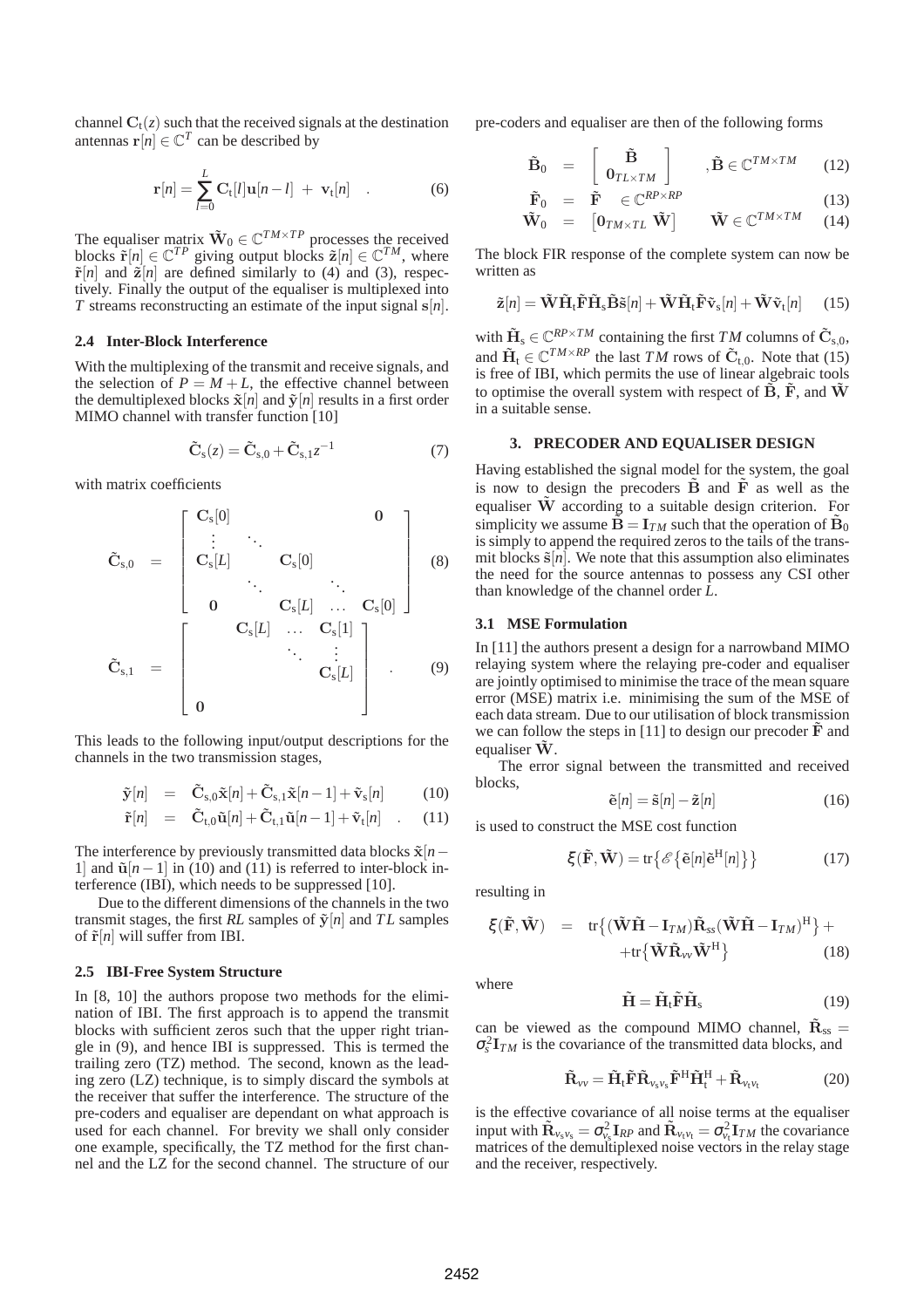# **3.2 Constrained Optimsation Problem**

As well as aiming to minimise (18), limited power requires to introduce constraints on the transmit power of the relays, which can be expressed as

$$
P(\tilde{\mathbf{F}}) = \text{tr}\left\{ \tilde{\mathbf{F}}\left( \tilde{\mathbf{H}}_{t}\tilde{\mathbf{R}}_{ss}\tilde{\mathbf{H}}_{t}^{\text{H}} + \tilde{\mathbf{R}}_{\nu_{s}\nu_{s}} \right) \tilde{\mathbf{F}}^{\text{H}} \right\} \leq P_{0} \tag{21}
$$

where  $P_0$  is the available power budget.

With the limited transmit power of the relays the constrained design problem can be formulated as

$$
\arg\min_{\tilde{\mathbf{F}}, \tilde{\mathbf{W}}} \xi(\tilde{\mathbf{F}}, \tilde{\mathbf{W}}) \qquad \text{subject to} \quad P(\tilde{\mathbf{F}}) \le P_0. \tag{22}
$$

### **3.3 MMSE Equaliser**

For any given relay processor matrix  $\tilde{F}$ , the optimum MSE equaliser  $\tilde{W}_{opt}$  is provided by the Wiener solution [13, 11]. The Wiener solution can be obtained by differentiating (18) w.r.t.  $\tilde{W}$ , and solving for  $\tilde{W}$  by setting the gradient to zero, leading to

$$
\tilde{\mathbf{W}}_{opt} = \tilde{\mathbf{R}}_{ss}\tilde{\mathbf{H}}^{H} \left( \tilde{\mathbf{H}} \tilde{\mathbf{R}}_{ss} \tilde{\mathbf{H}}^{H} + \tilde{\mathbf{R}}_{\nu\nu} \right)^{-1} \quad . \tag{23}
$$

Subsituting (23) into (18) yields

$$
\xi(\tilde{\mathbf{F}}, \tilde{\mathbf{W}}_{\text{opt}}) = tr \left\{ \tilde{\mathbf{R}}_{ss} \left( \mathbf{I}_{TM} - \tilde{\mathbf{H}}^{\text{H}} \left( \tilde{\mathbf{H}} \tilde{\mathbf{R}}_{ss} \tilde{\mathbf{H}}^{\text{H}} + \tilde{\mathbf{R}}_{\text{vv}} \right)^{-1} \cdot \tilde{\mathbf{H}} \tilde{\mathbf{R}}_{ss} \right) \right\} ,
$$
 (24)

which can be simplified to

$$
\xi(\tilde{\mathbf{F}}, \tilde{\mathbf{W}}_{\text{opt}}) = \text{tr}\left\{\tilde{\mathbf{R}}_{\text{ss}}\left(\mathbf{I}_{TM} + \tilde{\mathbf{H}}^{\text{H}}\tilde{\mathbf{R}}_{\text{vv}}^{-1}\tilde{\mathbf{H}}\tilde{\mathbf{R}}_{\text{ss}}\right)^{-1}\right\} \tag{25}
$$

using the matrix inversion lemma [14].

#### **3.4 Optimum Relay Processor**

The optimisation problem in (22) has now been reduced to finding the matrix  $\tilde{F}$  that minimises (25) whilst abiding by the constraint in (21). This can be achieved by calculating the singular value decomposition (SVD) of the channel matrices  $\tilde{\mathbf{H}}_{\rm s}$  and  $\tilde{\mathbf{H}}_{\rm t}$ ,

$$
\tilde{\mathbf{H}}_{\rm s} = \begin{bmatrix} \mathbf{U}_{\rm s} & \mathbf{U}_{\rm s}^{\perp} \end{bmatrix} \cdot \begin{bmatrix} \Lambda_{\rm s} \\ \mathbf{0} \end{bmatrix} \cdot \mathbf{V}_{\rm s}
$$
 (26)

$$
\tilde{\mathbf{H}}_{t} = \mathbf{U}_{t} \cdot [\Lambda_{t} \; \mathbf{0}] \cdot \left[ \mathbf{V}_{t} \; \mathbf{V}_{t}^{\perp} \right]^{H} \quad . \tag{27}
$$

The relay precoding matrix is constructed as  $\tilde{\mathbf{F}} = \mathbf{V}_t \Psi \mathbf{U}_s^H$ with  $\Psi \in \mathbb{R}^{TM \times TM}$  a diagonal matrix that loads power across the channels' singular vectors in  $V_t$  and  $U_s$ . This results in the MIMO system being decoupled into a set of parallel single-input single-output (SISO) subchannels.

Substituting  $\tilde{\mathbf{F}} = \tilde{\mathbf{V}}_t \Psi \mathbf{U}_s^H$  into (25) and (21) results in (22) being simplified to

$$
\arg\min_{\Psi} \left( \sigma_s^2 \sum_{i=1}^{TM} \frac{|\Psi_i|^2 \Lambda_{t,i}^2 \sigma_{v_s}^2 + \sigma_{v_t}^2}{|\Psi_i|^2 \Lambda_{t,i}^2 \left( \Lambda_{s,i}^2 \sigma_s^2 + \sigma_{v_s}^2 \right) + \sigma_{v_t}^2} \right) \tag{28}
$$

subject to

$$
\sum_{i=1}^{TM} |\Psi_i|^2 \left( \Lambda_{s,i}^2 \sigma_s^2 + \sigma_{v_s}^2 \right) = P_0 \quad . \tag{29}
$$

The solution to this optimisation problem can be obtained through the use of Karush-Kuhn-Tucker conditions of optimality [12], resulting in

$$
|\Psi_i|^2 = \frac{1}{\Lambda_{t,i}^2 \left(\Lambda_{s,i}^2 \sigma_s^2 + \sigma_{\nu_s}^2\right)} \cdot \left(\sqrt{\frac{\Lambda_{s,i}^2 \Lambda_{t,i}^2 \sigma_s^2 \sigma_{\nu_t}^2}{\mu \left(\Lambda_{s,i}^2 \sigma_s^2 + \sigma_{\nu_s}^2\right)}} - \sigma_{\nu_t}^2\right)^+ \quad (30)
$$

whereby

$$
(x)^{+} = \begin{cases} x & x > 0 \\ 0 & x \le 0 \end{cases}
$$
 (31)

The optimisation of the precoder is therefore closely related to the waterfilling solution, whereby power levels  $|\Psi_i|^2$  are determined to satisfy the constraint imposed by the power budget  $P_0$ . The variable  $\mu$  needs to be identified, akin to the water level in waterfilling problems [15].

# **4. SIMULATIONS AND RESULTS**

The performance of the proposed system design as shown in Fig. 1 with switch in position (3) is evaluated in simulations over a number channels. The simulated channel and system parameters are discussed prior to presenting a number of simulation results.

### **4.1 Channel Model and System Parameters**

The simulations assumed a configuration with  $T = R = 4$  antennas at the transmitter, the relay layer, and the destination. The two resulting  $4 \times 4$  MIMO channels are of order  $L = 4$ , containing independently identically distributed coefficients drawn from complex Gaussian distributions with zero mean and unit variance. Any results show and ensemble average over 100 such channel realisations.

For IBI eliminations, a relatively small block size of  $M = 5$  for the sake of simulation time results  $P = M + L = 9$ for the block-based transceiver systems. This introduces  $1 - \frac{M}{P} = 44\%$  redundancy into the transmission. With a transmit power of  $TM\sigma_s^2 = 20$  per block at the source, the power constraint at the relay layer has also been set to  $P_0 = 20$ . This results in the signal to noise ratios (SNRs) of the source-torelay and relay-to-destination channels

$$
SNR_1 = \frac{T\sigma_s^2}{R\sigma_{\nu_s}^2} \quad , \tag{32}
$$

$$
SNR_2 = \frac{P_0}{T\sigma_{\nu_t}^2} \qquad (33)
$$

When assessing BER over SNR in simulations, we set  $SNR = SNR_1 = SNR_2$ .

Both the proposed method and the benchmark design [10] are operating with identical power budgets and redundancies for IBI cancellation.

#### **4.2 Results**

Fig. 2 shows the BER results when transmitting QPSK symbols across the relayed communications link, using the proposed method as well as the benckmark back-to-back linear